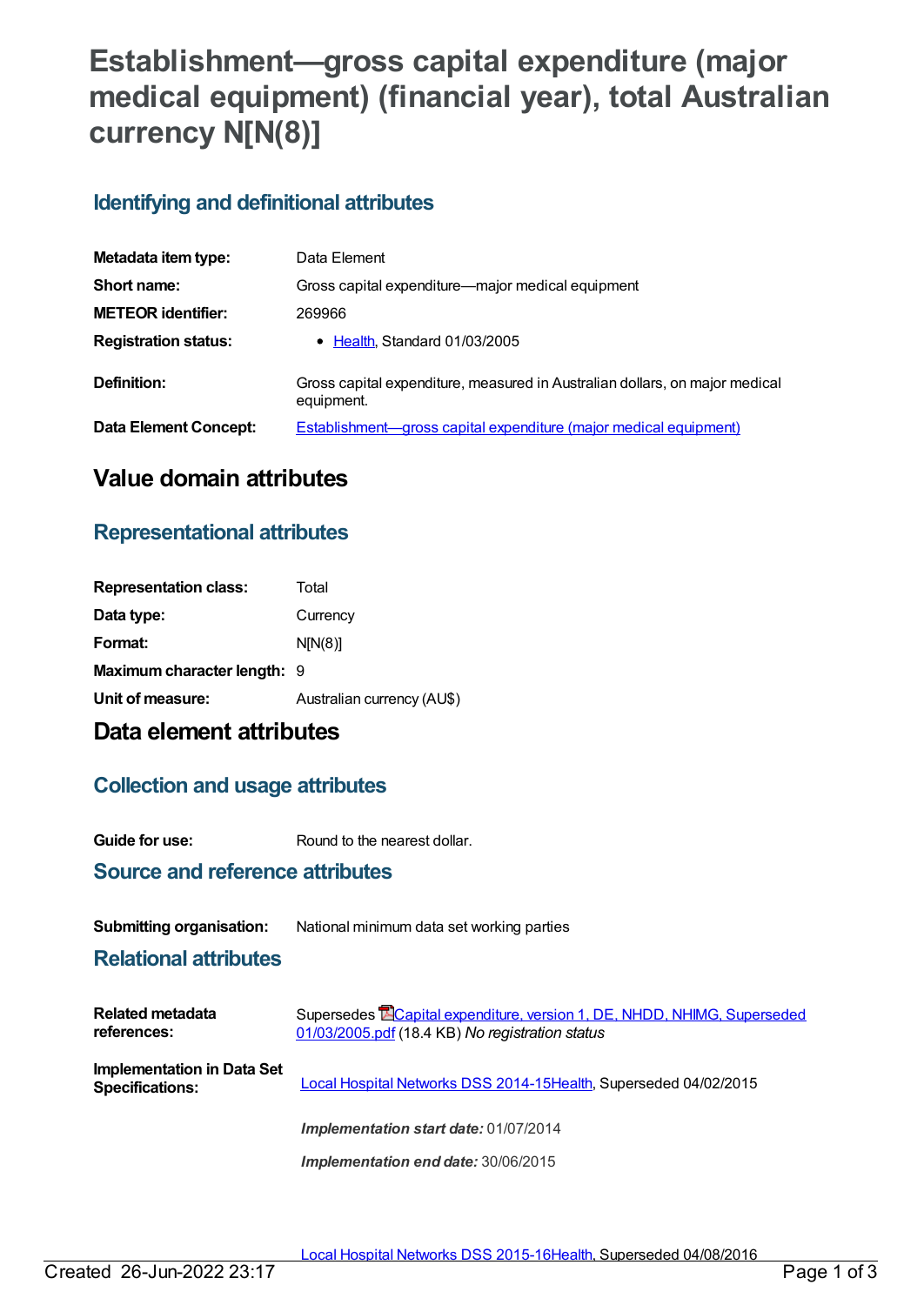*Implementation start date:* 01/07/2015 *Implementation end date:* 30/06/2016

Public hospital [establishments](https://meteor.aihw.gov.au/content/273047) NMDS[Health](https://meteor.aihw.gov.au/RegistrationAuthority/12), Superseded 21/03/2006

*Implementation start date:* 01/07/2005 *Implementation end date:* 30/06/2006

Public hospital [establishments](https://meteor.aihw.gov.au/content/334285) NMDS[Health](https://meteor.aihw.gov.au/RegistrationAuthority/12), Superseded 23/10/2006

*Implementation start date:* 01/07/2006 *Implementation end date:* 30/06/2007

Public hospital [establishments](https://meteor.aihw.gov.au/content/345139) NMDS 2007-08[Health](https://meteor.aihw.gov.au/RegistrationAuthority/12), Superseded 05/02/2008

*Implementation start date:* 01/07/2007 *Implementation end date:* 30/06/2008

Public hospital [establishments](https://meteor.aihw.gov.au/content/362302) NMDS 2008-09[Health](https://meteor.aihw.gov.au/RegistrationAuthority/12), Superseded 03/12/2008

*Implementation start date:* 01/07/2008 *Implementation end date:* 30/06/2009

Public hospital [establishments](https://meteor.aihw.gov.au/content/374924) NMDS 2009-10[Health](https://meteor.aihw.gov.au/RegistrationAuthority/12), Superseded 05/01/2010

*Implementation start date:* 01/07/2009

Public hospital [establishments](https://meteor.aihw.gov.au/content/386794) NMDS 2010-11[Health](https://meteor.aihw.gov.au/RegistrationAuthority/12), Superseded 18/01/2011

*Implementation start date:* 01/07/2010 *Implementation end date:* 30/06/2011

Public hospital [establishments](https://meteor.aihw.gov.au/content/426900) NMDS [2011-12Commonwealth](https://meteor.aihw.gov.au/RegistrationAuthority/10) Department of Health, Recorded 16/07/2015 [Health](https://meteor.aihw.gov.au/RegistrationAuthority/12), Superseded 07/12/2011

*Implementation start date:* 01/07/2011

*Implementation end date:* 30/06/2012